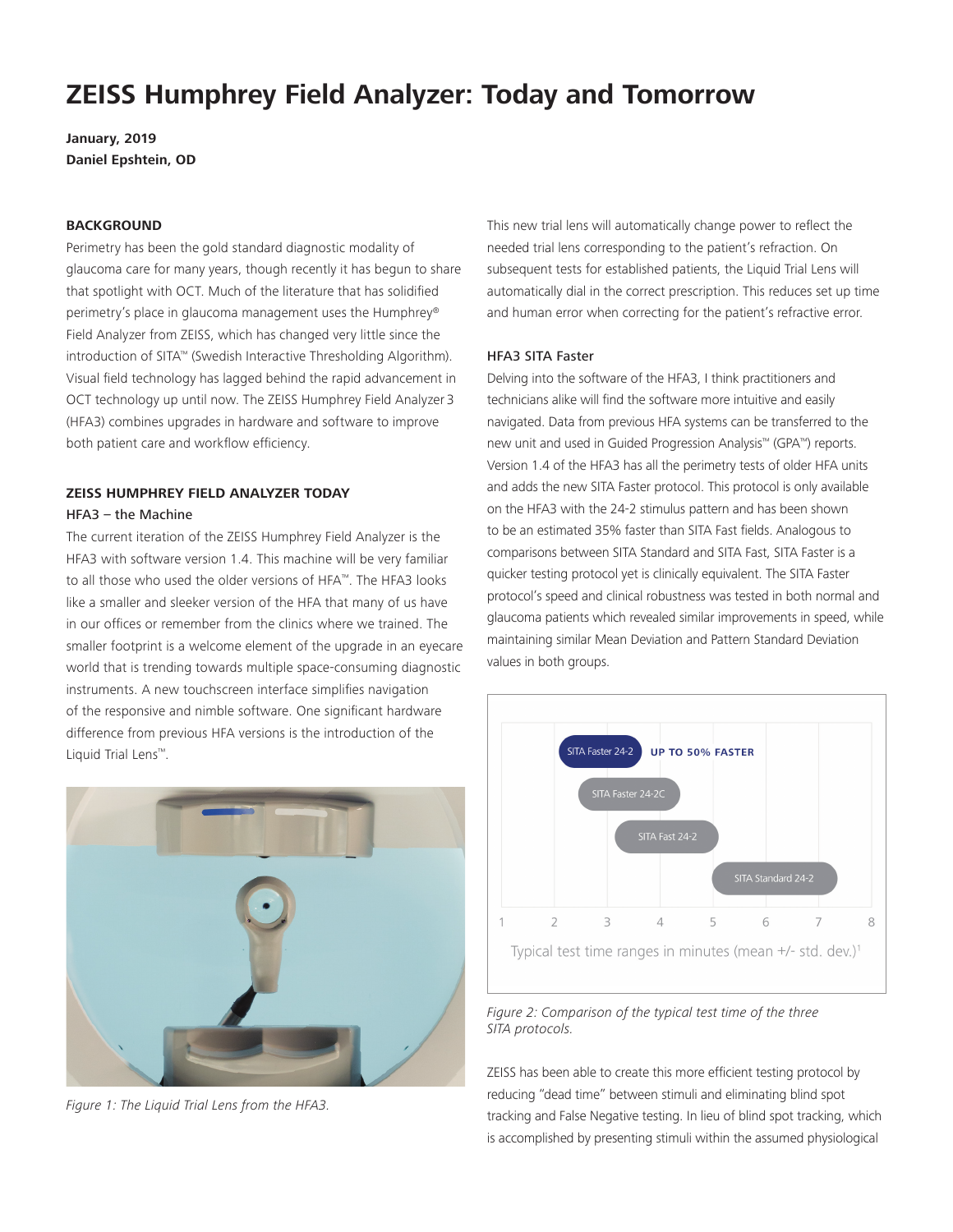blind spot, gaze tracking provides fixation monitoring at every stimulus presentation with an objective analysis of the eye position. The lack of False Negative testing may seem surprising to many clinicians but studies dating back to 1991 have shown that False Negative indices are more closely related to glaucoma severity than to patient test reliability. Overall, the 24-2 SITA Faster protocol will provide a quicker test with comparable perimetry results.

The reduction in test time is a boon for patient, doctor, and office. Glaucoma guidelines recommend patient visual field testing three times per year in the first two years of glaucoma diagnosis to more accurately establish rate of progression<sup> $1, 2$ </sup>. This assumes an average patient with average visual field variability and reliability. These published recommendations frequently differ from clinical surveys where visual fields are often completed less than once yearly. This discrepancy may be fueled by doctors' reluctance to order multiple visual fields per year due to patient pushback and workflow inefficiency. With SITA Faster, eye care practitioners will hopefully be less hesitant to perform automated perimetry, thereby improving disease detection, more quickly establishing the rate of progression, and decreasing unnecessary vision loss which may require more aggressive and riskier treatment.

#### **ZEISS HUMPHREY FIELD ANALYZER TOMORROW**

The HFA3 version 1.5 software update includes one of the most meaningful updates to the Humphrey Visual Field Analyzer since the introduction of SITA. This update includes a new testing protocol, 24-2C, which has ten more macular points within the 24-2 testing pattern. To simplify the adoption of this new protocol, the GPA report will work with all SITA protocols as well as combining 24-2 and 24-2C tests using the common 24-2 points for GPA analysis. This will allow doctors to compare any 24-2 test, eliminating the need for the creation of a new baseline.

The software update will also include Data Synchronization which automatically shares test data between multiple HFA3 instruments in the same office. It also allows for use of HFA II-*i* to take tests and contribute to the HFA3 network. This allows practices with multiple HFAs to test any patient at any HFA with confidence that the patient information is always up to date. The new test is saved to the HFA3 in the patient record so that the patient's complete test history is used for reports like GPA and Single Field Analysis Overview.

#### 24-2C: Elevating Glaucoma Care

The introduction of the 24-2C test pattern is ZEISS's response to a paradigm shift in glaucoma care toward the testing and detection of macular damage in all stages of glaucoma. Macular visual fields such as the 10-2 were classically relegated to advanced glaucomatous disease when patients were left with only a central island of vision. Seminal work by Dr. Donald Hood of Columbia University has

emphasized the significant extent with which glaucoma damages the macula even in early stages of the disease and many clinicians have incorporated 10-2 visual fields into their testing protocol for all glaucoma patients and suspects<sup>3</sup>. Integrating the regular use of 10-2 fields into the current congested glaucoma evaluation is difficult because of the need for additional visual fields (and sometimes visits) and the fear of overbilling. The 24-2C will combine the 24-2 protocol with 10 additional macular points. Effectively, this updates the current gold standard in glaucoma perimetry to align with current trends in glaucoma thinking.



*Figure 3: The 24-2C test pattern with the 10 new macular points in blue. The small gray dots of the shaded area represent the 10-2 pattern, for reference only, not included in the pattern.*

Small Gray 10-2 pattern

#### New HFA Review Software

ZEISS has streamlined the review of HFA reports, including these new perimetry protocols, within the HFA Review software. All 24-2 fields (including 24-2 SITA Standard, 24-2 SITA Fast, 24-2 SITA Faster, and 24-2C equivalents) will be utilized for GPA reports so that new baselines do not need to be created. HFA Review software will be available for installation on computers in the practice to facilitate HFA report viewing and data analysis anywhere in the office. Changes to reports, such as baseline exam edits in a GPA report, can be completed within the exam room, improving office workflow and reducing downtime.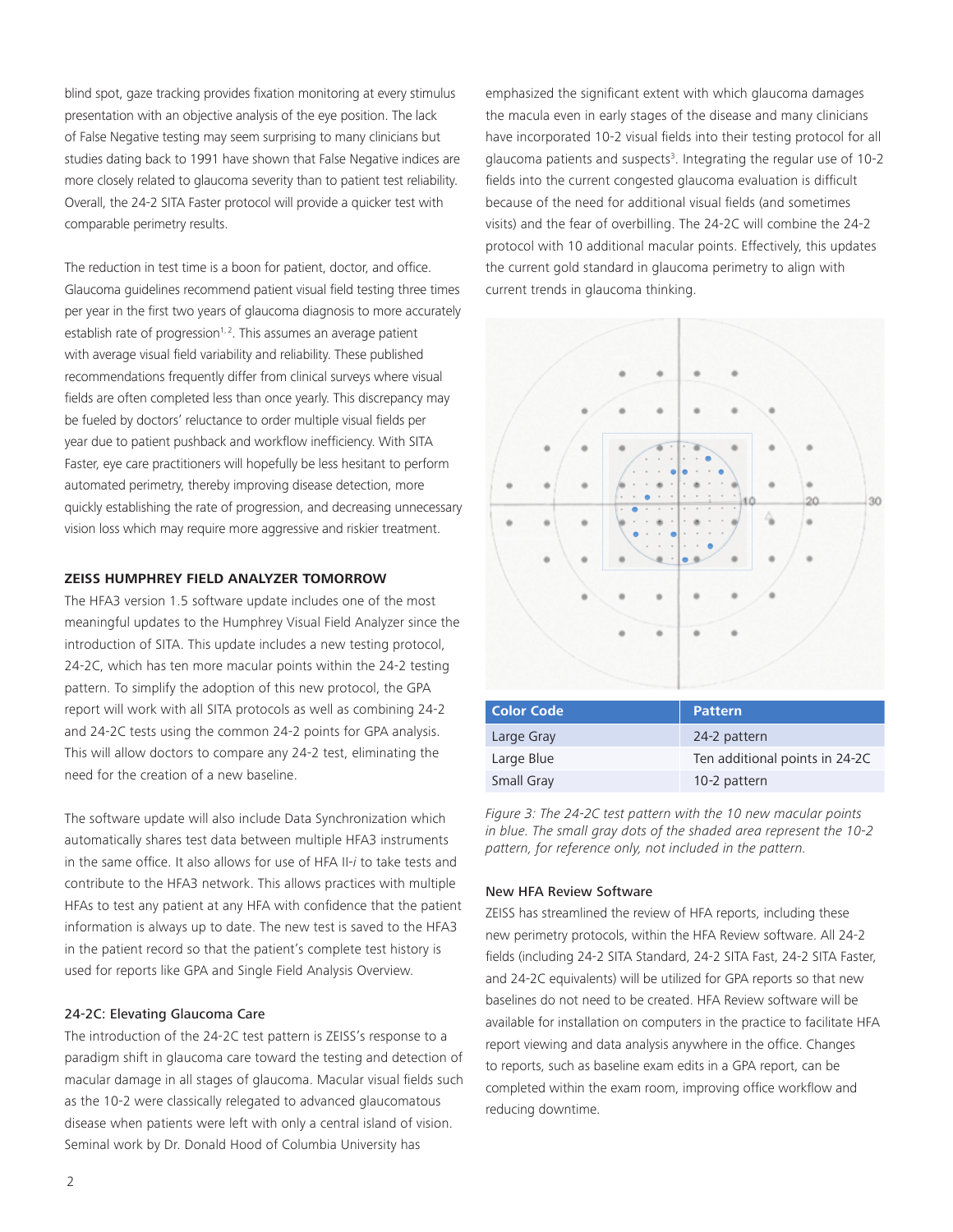

*Figure 4: GPA Summary report. GPA (Guided Progression Analysis) is designed to help you identify where, and how fast, defects are progressing. GPA allows transition to new SITA tests while maintaining analysis of the complete patient history.*

#### Integrated Diagnostic Imaging with HFA3 and CIRRUS™ HD-OCT

For next generation in multi-modality care from ZEISS, the HFA3 data can be combined with OCT scans in the Glaucoma Workplace application to create structure-function progression analysis reports to guide your treatment decisions. This multi-faceted report streamlines the integrated diagnostics approach that benefits glaucoma care, to improve identification of disease and detection of progression.

### **CONCLUSION**

Advances in diagnostic equipment continue to improve our understanding and management of glaucoma. Often it is difficult to be an early adopter of these new technologies, but the ZEISS HFA3 proves to be an easily implementable tool with significant improvements in hardware and software that will allow eye care practitioners to easily deliver research grade care within their practices.

## Current Thinking in Glaucoma

Classic glaucoma models have taught many of us that the macula is one of the areas most resistant to damage and therefore the last site of glaucomatous atrophy. This thinking has relegated 10-2 visual fields to be used in advanced forms of glaucoma or the "rare" glaucoma patient with fixation threatening disease early in the disease process. Though scarcely cited until recently, investigators dating back to 1969 have reported on glaucomatous damage to the macula in all stages of disease. Dr. Donald Hood, of Columbia University, is one of the modern researchers pushing a paradigm shift in glaucoma care where eye care practitioners are searching for glaucomatous changes in the macula in glaucoma suspects and all stages of glaucoma. In a cohort of mild and moderate glaucoma patients, over 50% of eyes had damage within the central 6 degrees. Perimetric studies of patients with mild glaucoma have revealed that 15% of hemifields classified as normal on 24-2 are shown to be abnormal with 10-2 testing<sup>4</sup>.

The difficulty with detecting macular glaucoma defects with our gold standard 24-2 test protocol is that only 4 points fall into the macular area. The 24-2C pattern was created by ZEISS and an expert group of perimetry researchers to better sample the macula. Due to the asymmetric anatomy of the macula, where the fovea sits at the inferior border of the optic nerve head, an asymmetric visual field pattern was proposed. These added test points sample from the most vulnerable areas of the macula to help detect damage in all stages of glaucoma.